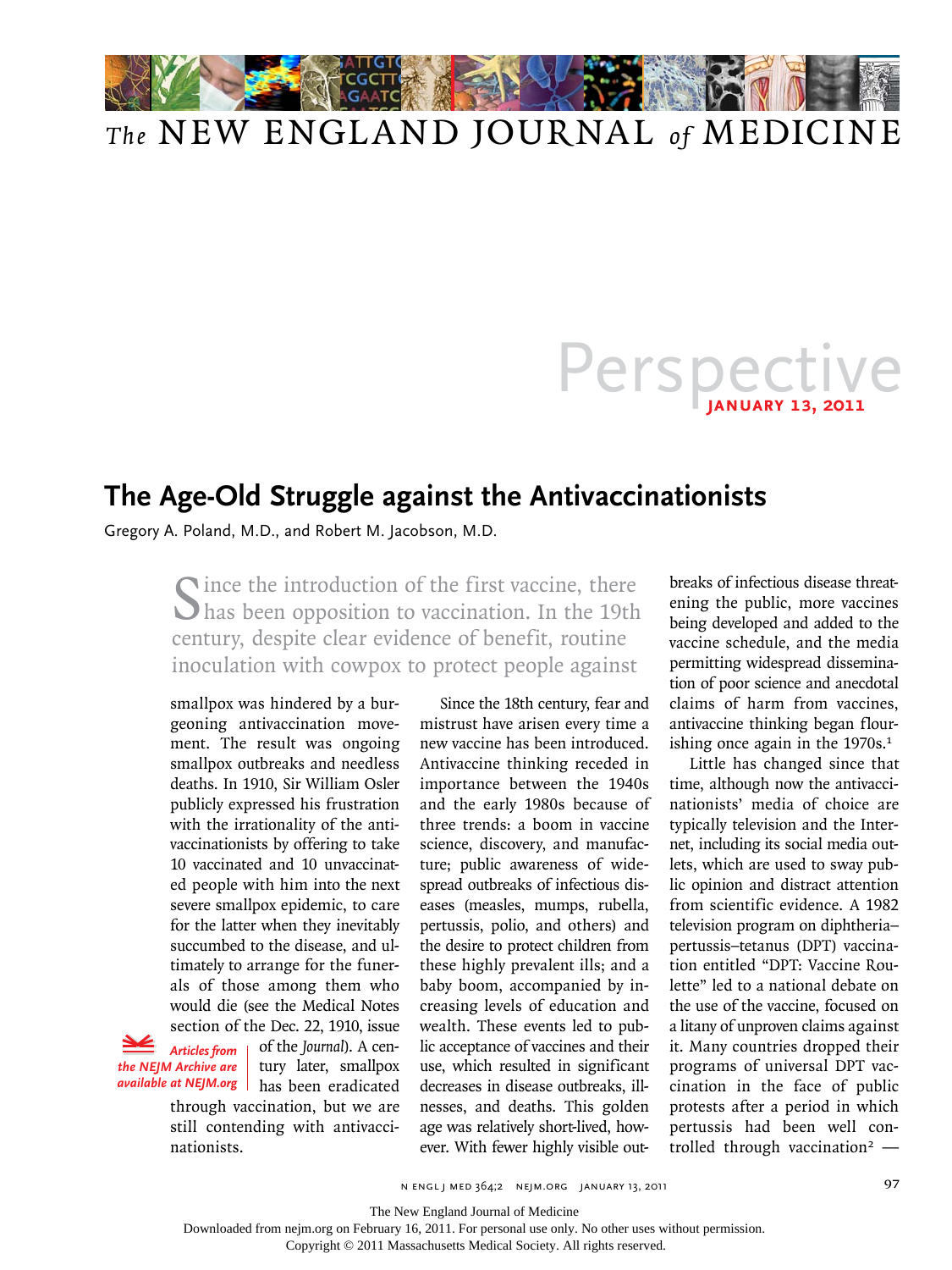

**The Cow Pock — or — the Wonderful Effects of the New Inoculation.**

the public had become complacent about the risks of the disease and focused on adverse events purportedly associated with vaccination. Countries that dropped routine pertussis vaccination in the 1970s and 1980s then suffered 10 to 100 times the pertussis incidence of countries that maintained high immunization rates; ultimately, the countries that had eliminated their pertussis vaccination programs reinstated them.2 In the United States, vaccine manufacturers faced an onslaught of lawsuits, which led the majority of them to cease vaccine production. These losses prompted the development of new programs, such as the Vaccine Injury Compensation Program (VICP), in an attempt to keep manufacturers in the U.S. market.

The 1998 publication of an article, recently retracted by the Lancet, by Wakefield et al.<sup>3</sup> created a worldwide controversy over the measles–mumps–rubella (MMR) vaccine by claiming that it played a causative role in autism. This claim led to decreased use of MMR vaccine in Britain, Ireland, the United States, and other countries. Ireland, in particular,

experienced measles outbreaks in which there were more than 300 cases, 100 hospitalizations, and 3 deaths.<sup>4</sup>

Today, the spectrum of antivaccinationists ranges from people who are simply ignorant about science (or "innumerate" — unable to understand and incorporate concepts of risk and probability into science-grounded decision making) to a radical fringe element who use deliberate mistruths, intimidation, falsified data, and threats of violence in efforts to prevent the use of vaccines and to silence critics. Antivaccinationists tend toward complete mistrust of government and manufacturers, conspiratorial thinking, denialism, low cognitive complexity in thinking patterns, reasoning flaws, and a habit of substituting emotional anecdotes for data.<sup>5</sup> Their efforts have had disruptive and costly effects, including damage to individual and community well-being from outbreaks of previously controlled diseases, withdrawal of vaccine manufacturers from the market, compromising of national security (in the case of anthrax and smallpox vaccines), and lost productivity.<sup>2</sup>

The H1N1 influenza pandemic of 2009 and 2010 revealed a strong public fear of vaccination, stoked by antivaccinationists. In the United States, 70 million doses of vaccine were wasted, although there was no evidence of harm from vaccination. Meanwhile, even though more than a dozen studies have demonstrated an absence of harm from MMR vaccination, Wakefield and his supporters continue to steer the public away from the vaccine. As a result, a generation of parents and their children have grown up afraid of vaccines, and the resulting outbreaks of measles and mumps have damaged and destroyed young lives. The reemergence of other previously controlled diseases has led to hospitalizations, missed days of school and work, medical complications, societal disruptions, and deaths. The worst pertussis outbreaks in the past 50 years are now occurring in California, where 10 deaths have already been reported among infants and young children.

In the face of such a legacy, what can we do to hasten the funeral of antivaccination campaigns? First, we must continue to fund and publish high-quality studies to investigate concerns about vaccine safety. Second, we must maintain, if not improve, monitoring programs, such as the Vaccine Adverse Events Reporting System (VAERS) and the Clinical Immunization Safety Assessment Network, to ensure  $\frac{5}{5}$ coverage of real but rare adverse  $\frac{1}{2}$ events that may be related to  $\frac{5}{3}$ vaccination, and we should ex-  $\frac{1}{2}$ pand the VAERS to make compensation available to anyone, regardless of age, who is legitimately injured by a vaccine. Third,  $\frac{8}{9}$ we must teach health care professionals, parents, and patients  $\frac{6}{1}$ 

The New England Journal of Medicine

Downloaded from nejm.org on February 16, 2011. For personal use only. No other uses without permission.

Copyright © 2011 Massachusetts Medical Society. All rights reserved.